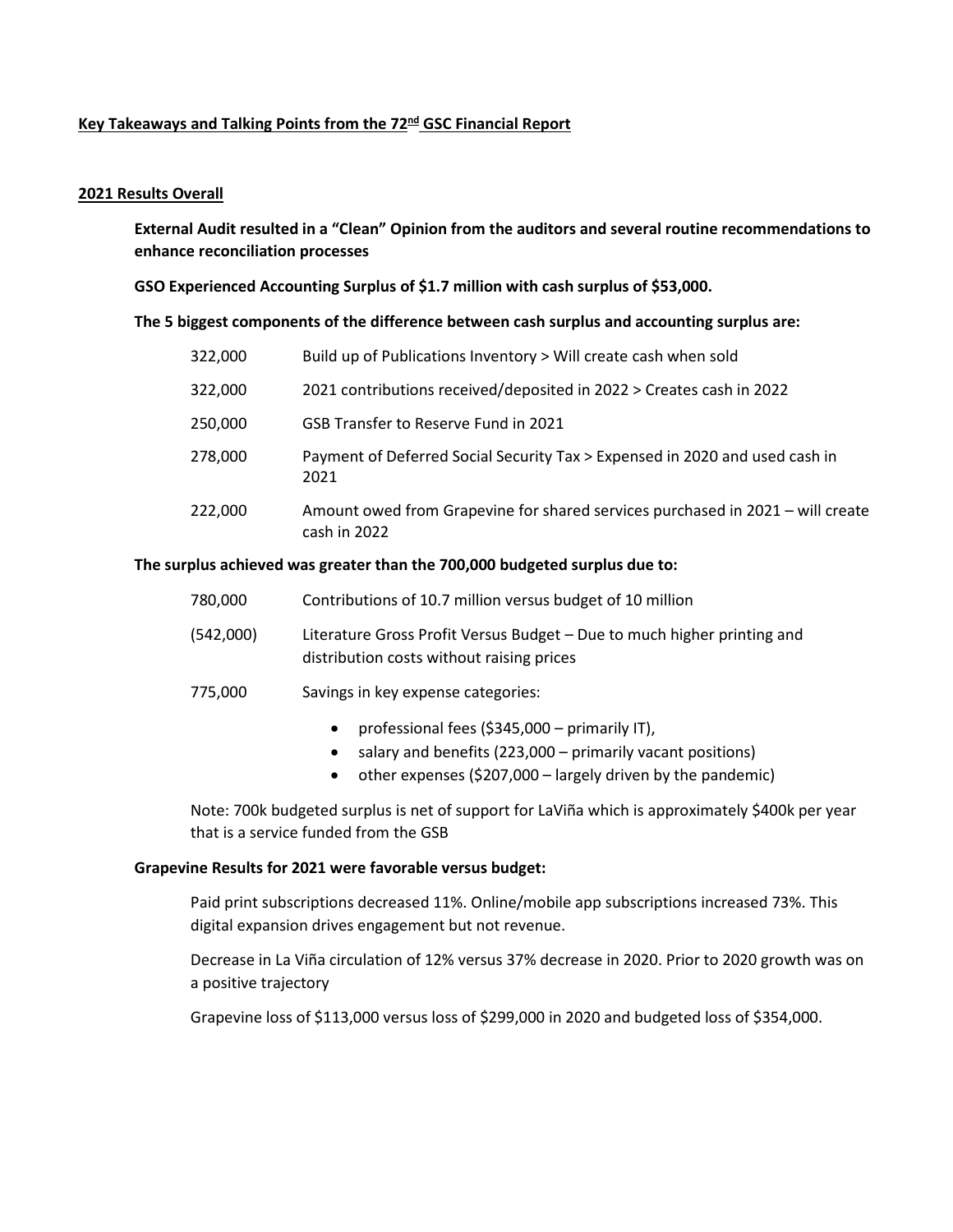#### **2022 Budget**

#### **GSO Budget Includes a Deficit of \$1.35 million, to be funded from 2021 surplus**

Contribution Revenue budgeted conservatively (\$10 million versus \$10.7 million actual in 2021)

Literature gross profit budget of \$6.5 million versus \$6.3 million in 2021, \$6.6 million in 2020 and \$8.4 - \$8.8 million each year from 2017 – 2019

Transition back to in-person Conference, Board meetings, and Virtual Forums,

2021 Surplus allowed for 2022 to be a transition year, investing in post-Covid expenses while assuming Covid-era revenue

It is NOT the intention of Trustees Finance Committee or the GSB to run recurring deficits on an ongoing basis

#### **Grapevine Budget includes stabilization of trends as we emerge from Covid**

Break-even results for Grapevine and stable level of GSB support for LaViña (\$400,000)

Print magazine subscriptions expected to increase 11% while digital is expected to decline slightly

Partial rebound in LaViña subscriptions expected

#### **Contributions**

# **Contributions of \$10.7 million in 2021 versus \$10.3 million in 2020, \$8.9 million in 2019 and \$8.4 million in 2018 and 2017**

45% of total contribution revenue was for contributions of \$50 or less and two-thirds came from contributions of \$100 or less. Only 4% of contributions revenue came from the "over \$500 category". Bottom Line – Larger contributions from areas and groups are the icing on the cake but the "cake" is smaller contributions from individuals and groups

Online contributions were 23% of the total in 2021 versus 3% in 2012

**Immense gratitude to the Fellowship for stepping up contributions during these uncertain times. This revenue does not however represent a bonanza – it is helping to offset the drop in publications gross profits (see next section)**

#### **Self Support: Your 7th tradition dollars fulfilling our primary purpose:**

- **Newly revised Service Manual**
- **Meeting Guide App**
- **Fellowship Connection**
- 27 books uploaded to Jpay, available to those confined in correctional facilities
- **New Group form**
- **Two new AA Public Service Announcements**
- **New redesigned website**

#### **Literature Sales**